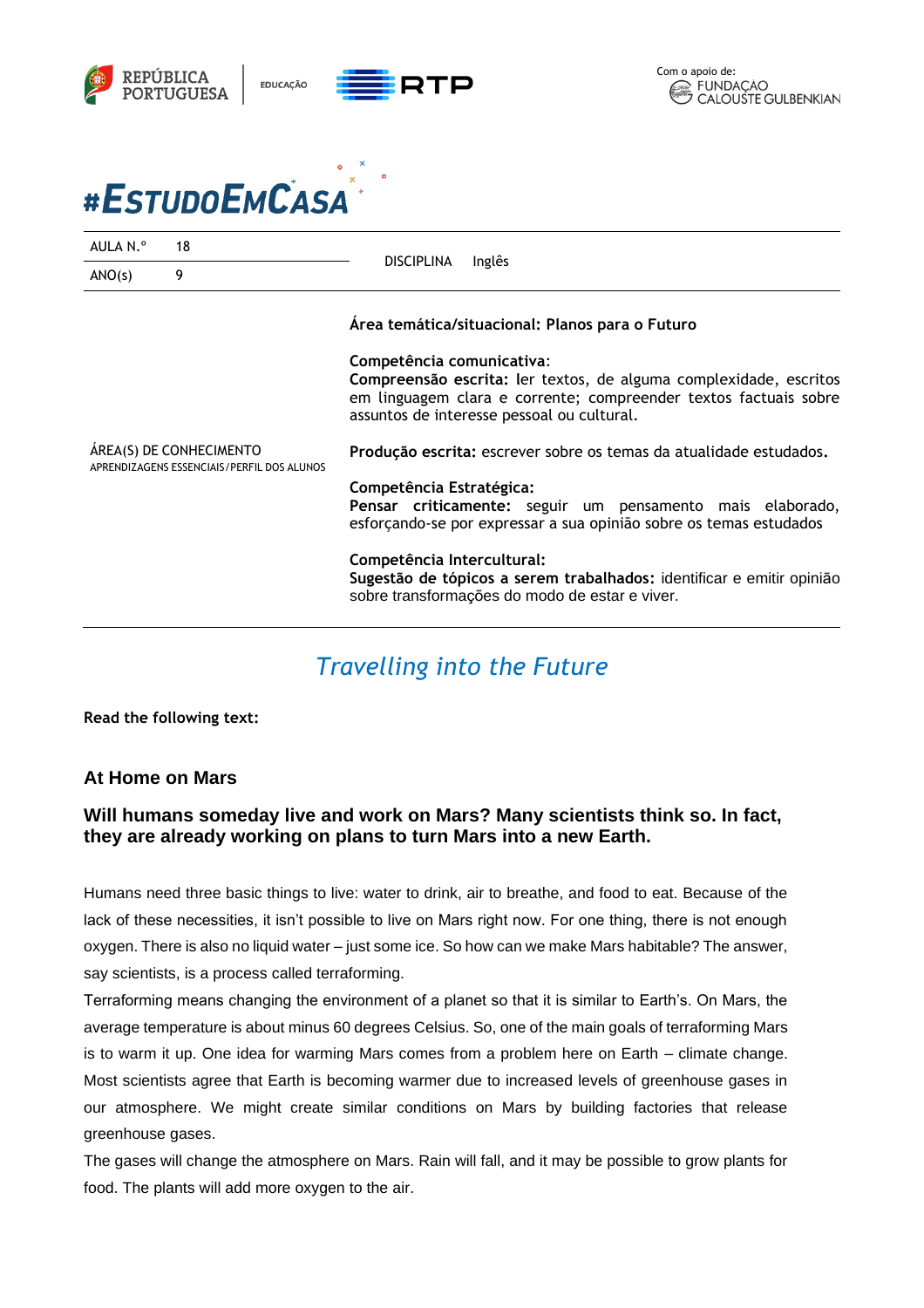



There will be many difficulties in terraforming Mars. The project could take many centuries, and the cost will be high. We have some of the technology, such as the ability to create greenhouse gases, but not the money. However, life on Mars is a real possibility for future generations.

\_\_\_\_\_\_\_\_\_\_\_\_\_\_\_\_\_\_\_\_\_\_\_\_\_\_\_\_\_\_\_\_\_\_\_\_\_\_\_\_\_\_\_\_\_\_\_\_\_\_\_\_\_\_\_\_\_\_\_\_\_\_

\_\_\_\_\_\_\_\_\_\_\_\_\_\_\_\_\_\_\_\_\_\_\_\_\_\_\_\_\_\_\_\_\_\_\_\_\_\_\_\_\_\_\_\_\_\_\_\_\_\_\_\_\_\_\_\_\_\_\_\_\_\_

\_\_\_\_\_\_\_\_\_\_\_\_\_\_\_\_\_\_\_\_\_\_\_\_\_\_\_\_\_\_\_\_\_\_\_\_\_\_\_\_\_\_\_\_\_\_\_\_\_\_\_\_\_\_\_\_\_\_\_\_\_\_

\_\_\_\_\_\_\_\_\_\_\_\_\_\_\_\_\_\_\_\_\_\_\_\_\_\_\_\_\_\_\_\_\_\_\_\_\_\_\_\_\_\_\_\_\_\_\_\_\_\_\_\_\_\_\_\_\_\_\_\_\_\_

\_\_\_\_\_\_\_\_\_\_\_\_\_\_\_\_\_\_\_\_\_\_\_\_\_\_\_\_\_\_\_\_\_\_\_\_\_\_\_\_\_\_\_\_\_\_\_\_\_\_\_\_\_\_\_\_\_\_\_\_\_\_

\_\_\_\_\_\_\_\_\_\_\_\_\_\_\_\_\_\_\_\_\_\_\_\_\_\_\_\_\_\_\_\_\_\_\_\_\_\_\_\_\_\_\_\_\_\_\_\_\_\_\_\_\_\_\_\_\_\_\_\_\_\_

\_\_\_\_\_\_\_\_\_\_\_\_\_\_\_\_\_\_\_\_\_\_\_\_\_\_\_\_\_\_\_\_\_\_\_\_\_\_\_\_\_\_\_\_\_\_\_\_\_\_\_\_\_\_\_\_\_\_\_\_\_\_

\_\_\_\_\_\_\_\_\_\_\_\_\_\_\_\_\_\_\_\_\_\_\_\_\_\_\_\_\_\_\_\_\_\_\_\_\_\_\_\_\_\_\_\_\_\_\_\_\_\_\_\_\_\_\_\_\_\_\_\_\_\_

\_\_\_\_\_\_\_\_\_\_\_\_\_\_\_\_\_\_\_\_\_\_\_\_\_\_\_\_\_\_\_\_\_\_\_\_\_\_\_\_\_\_\_\_\_\_\_\_\_\_\_\_\_\_\_\_\_\_\_\_\_\_

\_\_\_\_\_\_\_\_\_\_\_\_\_\_\_\_\_\_\_\_\_\_\_\_\_\_\_\_\_\_\_\_\_\_\_\_\_\_\_\_\_\_\_\_\_\_\_\_\_\_\_\_\_\_\_\_\_\_\_\_\_\_

\_\_\_\_\_\_\_\_\_\_\_\_\_\_\_\_\_\_\_\_\_\_\_\_\_\_\_\_\_\_\_\_\_\_\_\_\_\_\_\_\_\_\_\_\_\_\_\_\_\_\_\_\_\_\_\_\_\_\_\_\_\_

\_\_\_\_\_\_\_\_\_\_\_\_\_\_\_\_\_\_\_\_\_\_\_\_\_\_\_\_\_\_\_\_\_\_\_\_\_\_\_\_\_\_\_\_\_\_\_\_\_\_\_\_\_\_\_\_\_\_\_\_\_\_

*National Geographic Learning* @ [https://ngl.cengage.com](https://ngl.cengage.com/assets/downloads/pathways_pro0000000046/pathwaysrw_1_unit6.pdf?fbclid=IwAR33udC50U5gd0z20MVriGWBI5hb-3q9vXcb_xVA3S4bsdZS0zbj5Lp3XaA)

- **A. Answer the questions**
- **1. Do scientists think that humans will live on Mars someday?**
- **2. What are the three basic things humans need to live?**
- **3. What is the name of the process that can make Mars habitable?**
- **4. What is one of the main goals of terraforming?**
- **5. How will the greenhouse gases change the atmosphere on Mars?**
- **6. How long can terraforming take?**